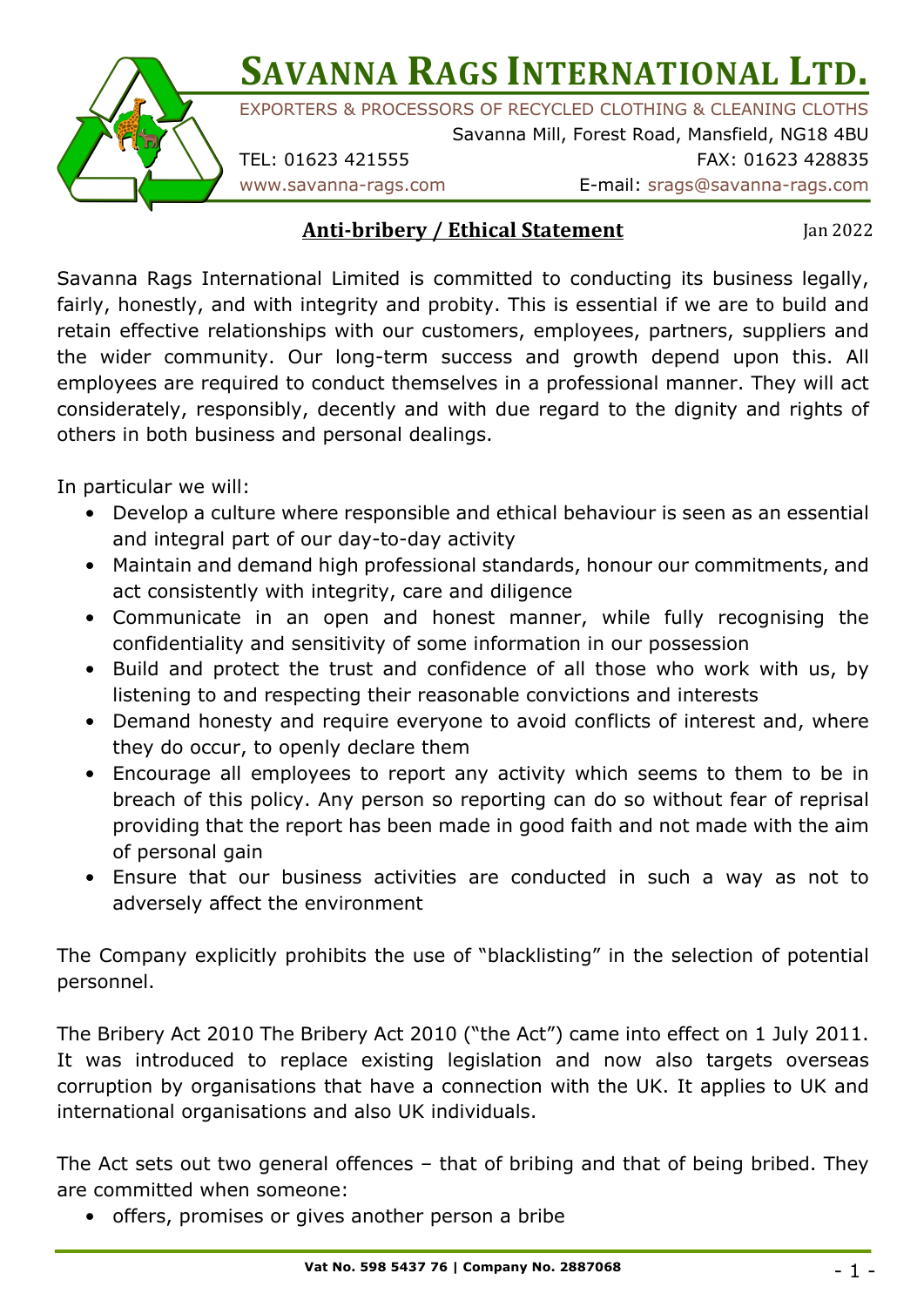• requests, agrees to receive or accepts a bribe

A bribe is described as the provision of a financial or other advantage in connection with a person performing a function "improperly".

## **Failure of commercial organisations to prevent bribery**

Under section seven of the Act, an organisation will be liable if a person associated with it bribes another person with the intention of obtaining or retaining business or gaining an advantage in the conduct of business for the organisation.

An associated person could be an employee, agent, contractor, sub-contractor or supplier acting on behalf of the organization.

#### **Penalties**

The penalties for breaching the provisions of the Act are severe, with convictions carrying unlimited fines for businesses, and up to 10 years' imprisonment and unlimited fines for individuals. Our company and its Directors are committed to the prevention of bribery by those employed and associated with it. The company is committed to carrying out business fairly, honestly and openly, with zero-tolerance towards bribery.

#### **Offering bribes**

The company expressly prohibits any person employed by or associated with it from offering, promising or giving any financial or other advantage to another person where it is intended that the advantage will bring about improper performance by another person of a relevant function or activity, or that the advantage will reward such improper performance. The company prohibits any person employed by or associated with it from offering, promising or giving any financial or other advantage to another person where it is believed that the acceptance of the advantage offered, promised or given in itself constitutes the improper performance of a relevant function or activity.

## **Accepting bribes**

The company expressly prohibits any person employed by or associated with it from requesting, agreeing to receive or receiving any financial or other advantage with the intention that a relevant function should be performed improperly as a result of the advantage or as a reward for performing the relevant function improperly. The improper performance of a relevant function in anticipation of receiving financial or other advantage is also prohibited.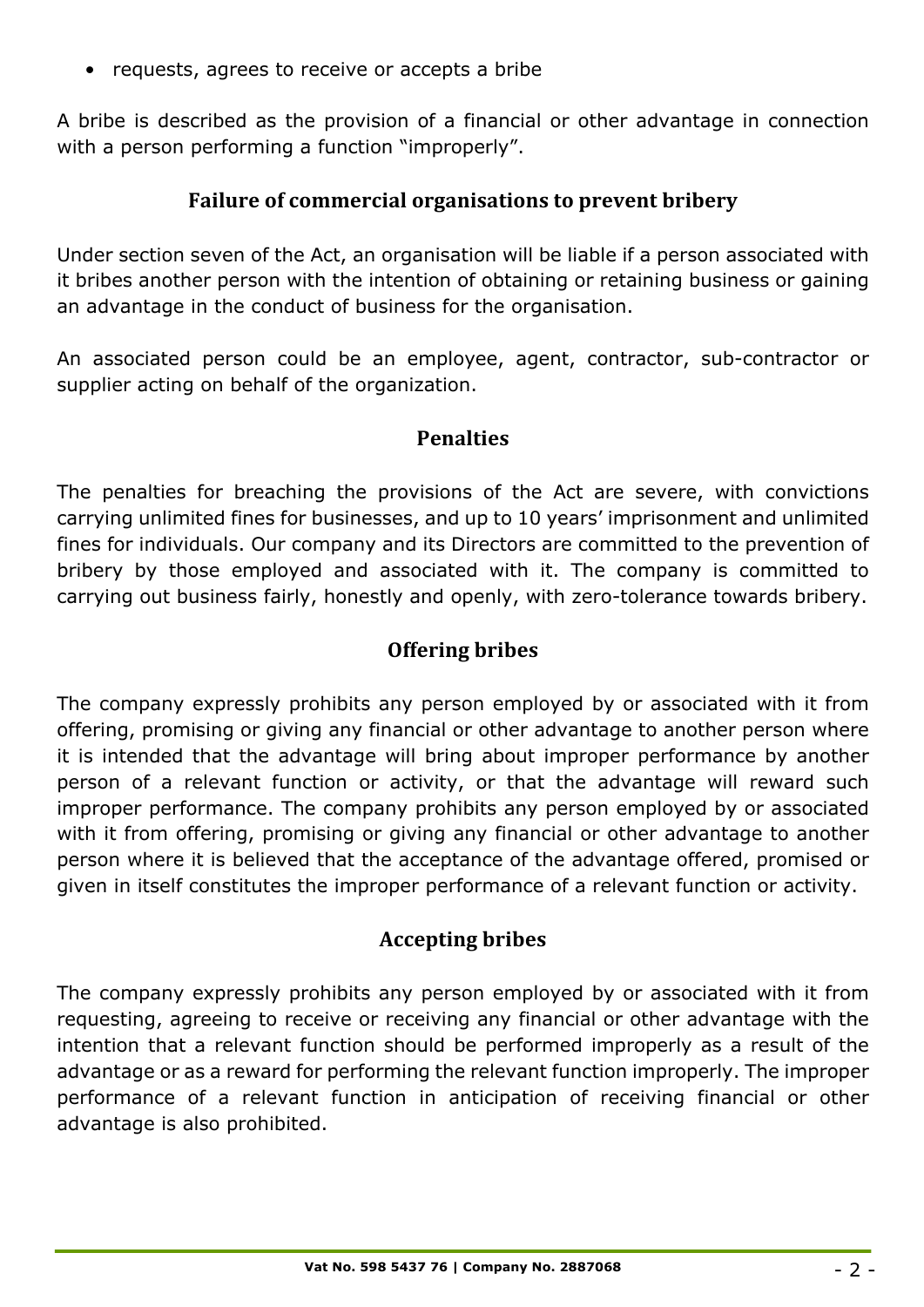## **Bribing a public official**

The company expressly prohibits the bribing of a UK or foreign public official in order to obtain or retain business or an advantage in the conduct of business.

#### **Relevant functions and activities**

Relevant functions and activities are any function of a public nature, any activity connected with the business, any activity performed in the course of a person's employment and activity performed by or on behalf of a body of persons where the person performing that function or activity is expected to perform it impartially, in good faith, or is in a position of trust by virtue of performing it.

## **Hospitality and business gifts**

The Act does not seek to prohibit reasonable and proportionate hospitality, advertising, sponsorship and promotional or other similar business expenditure, as it is recognised that this constitutes an established and important part of doing business. However, hospitality, promotional and similar business expenditure may be used as bribes. The following procedure should be adopted in relation to hospitality and business gifts.

- 1. A record of all business gifts made and received and the reason for the gift should be retained.
- 2. All hospitality must be proportionate, reasonable and in line with the organisation's hospitality policy. Guidance should be sought from the anti-bribery officer as to whether the planned hospitality is proportionate and reasonable.
- 3. Records should be maintained of all hospitality provided and accepted, including cost and reason for providing or accepting the hospitality.
- 4. Cash gifts are expressly prohibited.
- 5. The provision or acceptance of entertainment of a sexual nature is expressly prohibited.
- 6. Acceptable hospitality and entertaining may include modest meals with people with whom we do business (such as providing lunch after a meeting) or the occasional provision of or attendance at sporting or cultural events, provided that the intention is to build business relationships rather than to receive or confer an advantage.
- 7. The provision of small promotional gifts, such as diaries, pens or similar will generally be regarded as acceptable.
- 8. Staff reviewing expense claims should be alert to the provision of hospitality or business gifts that may be construed as a bribe.
- 9. All concerns should be reported.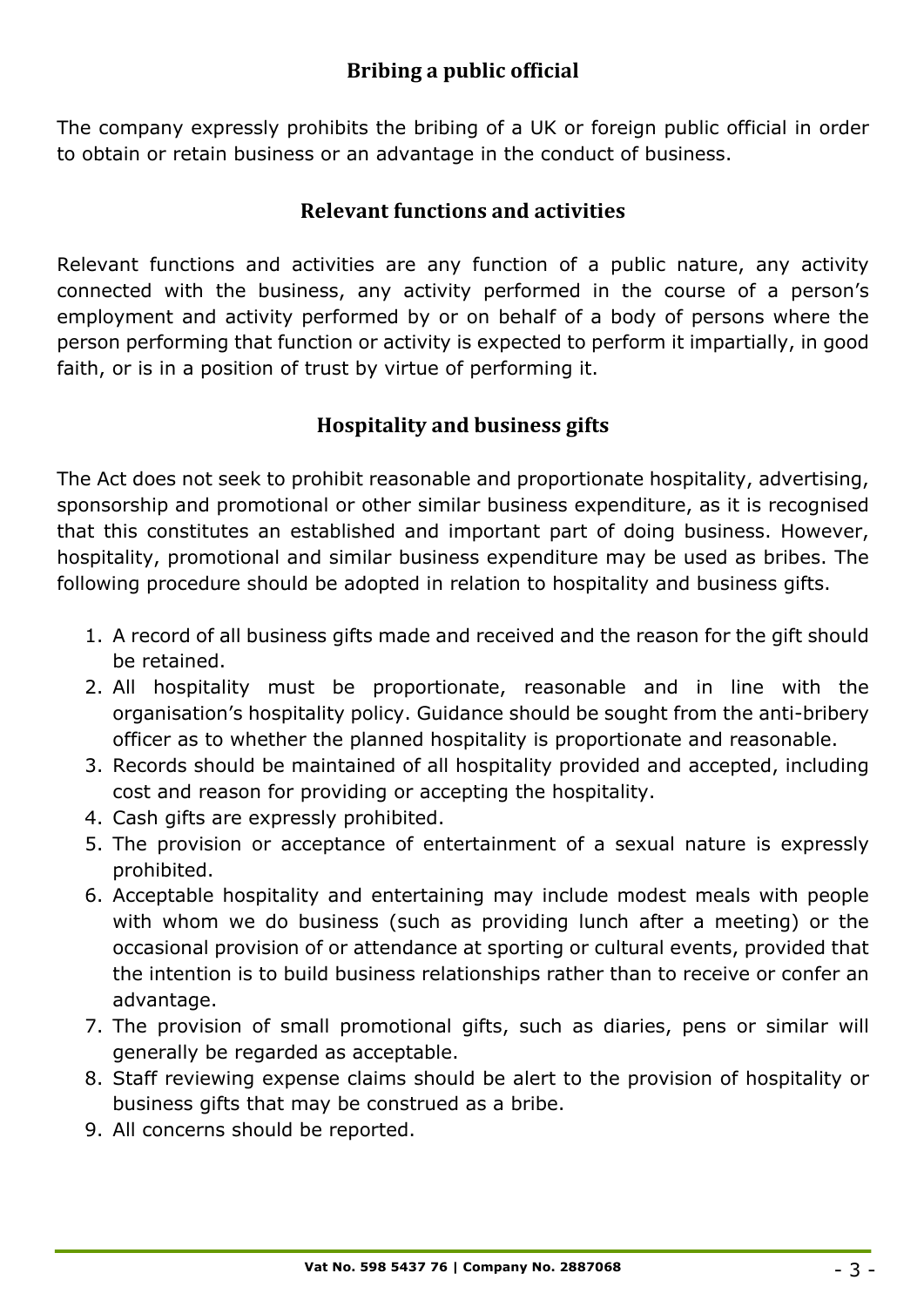#### **New business and contracts with external parties**

Where employees develop or seek to develop new avenues for business or new contracts, or where the nature of the business changes, you should inform your line manager of this in order that due diligence and a risk assessment of the circumstances can be undertaken. Where a business relationship with an external party is sought or newly established, or the nature of the relationship is changed, appropriate due diligence must be exercised to ensure that there are no circumstances giving rise to a concern. That external party must also be made aware of this ant bribery policy.

## **Facilitation payments**

Facilitation payments are small bribes that are paid to speed up or facilitate action. Although they are commonplace in some foreign countries, they are regarded as bribes and are illegal under the Act. Our company expressly prohibits facilitation payments of any kind. Any member of staff placed under pressure to make a facilitation payment should refer the matter to their line manager immediately. Anyone who has concerns regarding acts or potential acts of bribery should speak to their line manager in the first instance. If for any reason a person is not able to speak to their line manager, they should contact an appropriate Senior Manager or a Director.

#### **Donations**

Our company expressly prohibits the giving of donations to political parties and the making of charitable donations where the purpose of the donation is to secure an advantage. All charitable donations must be made without expectation of reward.

## **Reporting concerns**

All members of staff have a responsibility to prevent, detect and report all instances of bribery. Staff should remain vigilant and be alert to the possibility of bribery. Further information about reporting concerns is available upon request from Management.

## **Training and communication**

All staff will be briefed on this policy to ensure that they understand its content and the procedures to be followed for compliance. Employees should familiarise themselves with this policy to ensure they understand their obligations and responsibilities in relation to it. Any questions should be directed to an appropriate senior manager in the first instance. Changes to this policy and any associated procedures will be communicated to staff in an appropriate manner and usually in writing.